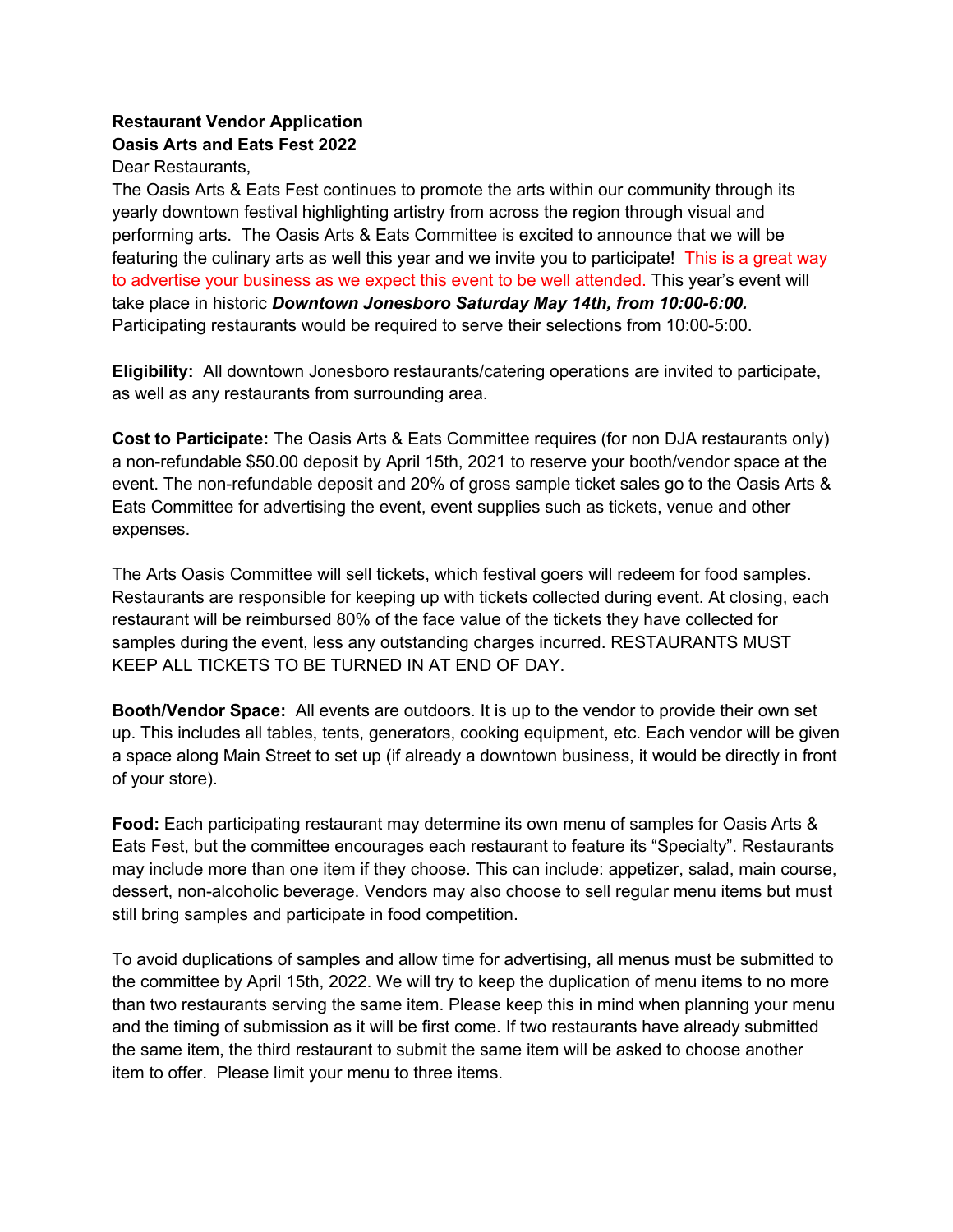**Sample Pricing:** Prices can vary based on the items being served. The event attendees will use \$1.00 tickets so all sample items will need to be priced in \$1.00 (1 ticket) increments with a maximum price of \$3.00 (3tickets). For example, an egg roll might cost \$1.00 where as a pizza slice would be \$3.00.

**Sample Portion Control:** Remember this is a 'taste of food", not a meal. You must serve sample size portions only - no full size servings please. This event is intended to encourage sampling from many different restaurants. Examples would be: 3oz of soup, 1/4 sandwich, 1 oz entree. Try to keep prices and portions at a level where it is affordable for the public to do just that.

**Event Advertising:** The Oasis Arts & Eats Committee will coordinate news coverage and advertising for the event through multiple media outlets. This event will be packaged as part of the Oasis Arts & Eats Fest. In addition to the media exposure, a map and food menu will be made available for festival attendees. The map will show the outlay of the event and entertainment schedule. The menu will reflect items available for tasting, prices, as well as list the name and address of each restaurant represented. Posters, flyers, and other promotional materials will also be available. Pictures of your menu items will be displayed on the website and social media sites if provided.

**Competition Voting**: Festival-goers will be given 1 token at time of ticket purchasing. They will then have the opportunity to taste all restaurant selections from 10:00-5:00. Buckets will be placed in a designated accessible location for them to vote for their favorite restaurant. Voting will close at 5:00 for tokens to be counted and restaurant vendors to begin taking down their booths. "Crowd favorite" winner will be announced on Centennial Plaza stage at 5:45.

**Prize:** Winning restaurant will receive an on-air advertising package from Jonesboro Radio Group and a full page ad in an FOA playbill.

## **Arts Oasis Rules:**

- All restaurants will be required to submit, with their deposit, a Certificate of Insurance with Oasis Arts & Eats Committee listed as an "additional insured".
- All health department guidelines must be met.
- Each booth must handle its own ticket collection, security and ensure the tickets stay dry. No cash transactions are allowed, please.
- Participants must supply their own manpower, equipment for heating or cooling, paper products, and a sign naming the restaurant's name and a list of food prices.
- All participants are encouraged to decorate using their restaurant theme or another appealing design. Participants may use their own signs and menus as part of their decorations.
- Each booth must designate a person(s) as booth manager throughout the event. This person must have the ability to make decisions and act in the absence of the owner or manager and will be responsible for following Health Department regulations.